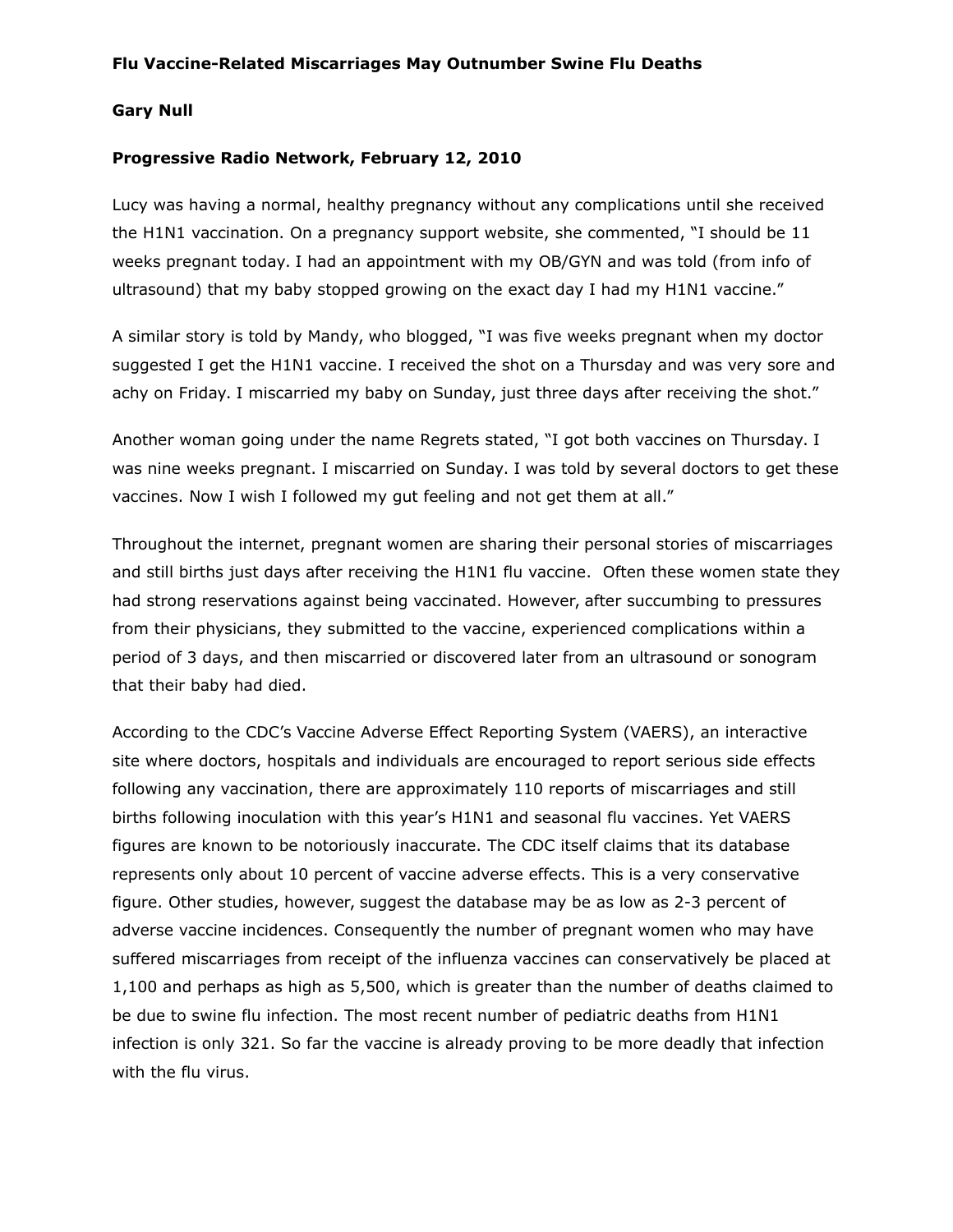Eileen Dannemann, Director of the National Coalition of Organized Women (NCOW), has been collecting data and counseling women who have experienced miscarriages and still births following their receipt of the flu vaccines. She has so far received over 200 separate reports, almost twice the number reported in the CDC's VAERS database. During a conversation with Dannemann, she explained that her numbers are still a small percent of the actual incidences that have occurred. Furthermore, the mortality figures being touted by the CDC are erroneous. For example, the CDC claims 28 pregnant women have died from H1N1 infection in Iowa. However, NCOW's investigation with Iowa's Public Health service revealed that no child nor pregnant woman is known to have died from H1N1 infection.

Although miscarriages shortly following vaccination with the H1N1 vaccine have steadily mounted since last October, the pro-vaccine community claims it is strictly coincidental. For example, on a blog in *Science News Magazine* last November, the author wrote, "These miscarriages would have normally occurred even if the moms-to-be had foregone vaccinations. And that's because the average background miscarriage rate for any given day (among women far enough along to recognize they are pregnant) is about 397." The daily 397 miscarriage rate was part of an international study issued by *The Lancet* on October 30 prior to publication. This is now the official statement, case closed. These are the kinds of conclusions that are being called science within the pro-vaccine community and is an excellent example of the medical denialism that permeates our major health agencies.

The flu vaccine falls under the FDA's Category C listing of drugs. The FDA defines this category: "animal reproduction studies have shown an adverse effect on the fetus and there are no adequate and well-controlled studies in humans, but potential benefits may warrant use of the drug in pregnant women despite potential risks." Yet in some cases with the H1N1 vaccine, such as Novartis' Fluzone, even animal reproduction studies were not performed.

Although flu vaccination is not recommended for babies under the age of 6 months, this does not apply to a fetus still in the womb. Studies have disapproved the earlier belief that the placenta acts as a protective barrier to an unborn child. In the past it was thought that chemical toxins in the mother did not pass to the fetus. However, important discoveries performed by the Environmental Working Group and other institutions have shown this is far from the case and unborn children are in fact bombarded with heavy metals and other chemical toxins. There is no conclusive scientific proof that the many vaccine additives do not interfere with fetal development and can have a profound impact on the life of a new born.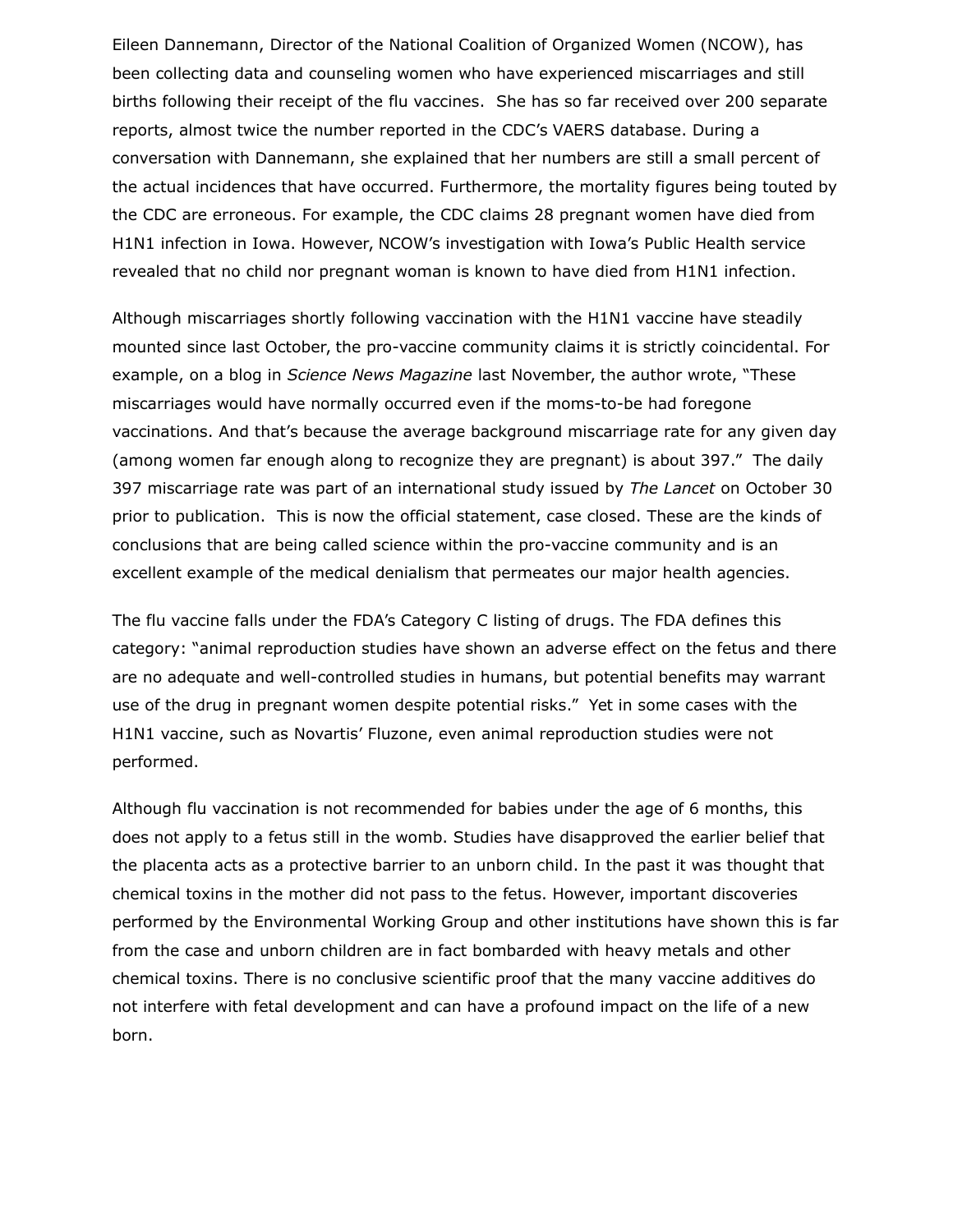Dr. Joseph Mercola references a paper published in the Summer 2006 issue of the Journal of American Physicians and Surgeons, "Influenza Vaccination During Pregnancy: A Critical Assessment of the Recommendations of the Advisory Committee on Immunization Practices (ACIP)." The article refutes the CDC's recommendations that pregnant women should receive the flu vaccine because influenza infeection is rarely a complication in pregnant women and there are no safety studies to conclude that flu vaccines will not result in serious reactions to both the mom and her fetus. The paper's conclusions is that "The ACIP policy recommendations of routinely administering influenza vaccine during pregnancy is illadvised and unsupported by current scientific literature and it should be withdrawn."

According to Dr. Mercola, the entire CDC recommendation is based upon only two scientific papers, and each has been criticized in the medical literature for being seriously flawed. In fact both studies reveal there was no serological advantage between pregnant women receiving a flu vaccination compared to those who didn't. One of the two studies even showed that hospitalization for influenza-like illnesses were increased among vaccinated pregnant women. Only because the papers didn't recommend against vaccinating pregnant women, the CDC and ACIP found reason to twist their importance to mandate their stance on raising pregnant women as a high priority group for flu vaccination.

But what is more alarming is the remarkable disconnection between the CDC's and the FDA's positions regarding influenza vaccination for pregnant women. According to the CDC's ACIP, "vaccination of [all] pregnant women is recommended." However, the FDA's Assistant Commissioner for Policy, Dr. David Horowitz, states, "these are [CDC] recommendations and are not FDA-approved indications for use of vaccines during pregnancy." What is going on here? The major regulatory health agency in the US, the FDA, disapproves of vaccines during pregnancy, yet the CDC, as well as Secretary Sebilius at the HHS, recommend it for all pregnant women?

We must ask ourselves: Why has the American media been so silent on reporting flu vaccinations' adverse effects. Even when the American media honors its responsibility to investigate two or more sides of an issue, it almost universally foregoes objective truth and becomes subservient to the official politically-correct position. As we have seen repeatedly since the first outbreak of swine flu in a relatively small community in Mexico to its metastasis into a full-blown global pandemic, the media has kow-towed federal health and World Health Organization opinions regardless of how scientifically flawed or untruthful they are. Therefore it is not surprising that women, adults, children and unborn babies who have suffered serious adverse effects to the 2009 influenza vaccines are ignored as coincidental. There has been no statement from federal officials at the CDC or HHS that possible deaths, including miscarriages and still births, resulting from flu vaccines should be investigated for the actual cause of death nor to determine whether or not the vaccines played a role.